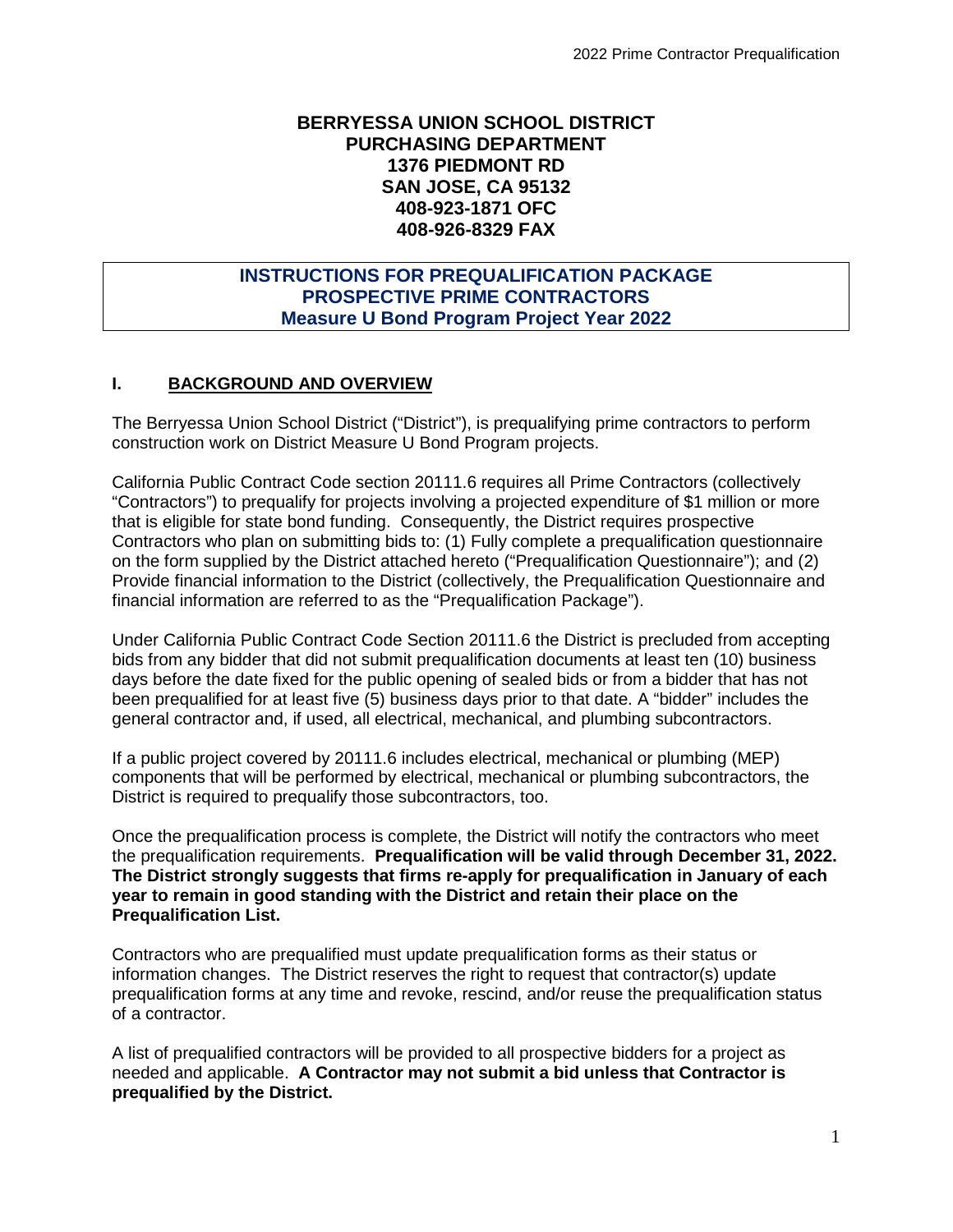# **II. PROJECT DESCRIPTION**

Construction projects of One Million Dollars or more, including Measure U Bond Program projects.

# **III. PREQUALIFICATION PROCESS**

The following process will govern the conduct of contractor prequalification for the Projects. A contractor who submits a complete Prequalification Package thereby consents to and will comply with the procedures outlined below and as set forth in greater detail in this document.

**A. Submittal Prime Contractors.** All prospective contractors who wish to qualify to be listed as prime contractors for work on the Projects shall submit a Prequalification Package in a sealed envelope to:

> Berryessa Union School District Attn: Bonny S Gregorius Purchasing Department 1376 Piedmont Rd San Jose, CA 95132

Please mark the outside of your envelope: **"Prime Contractor Prequalification Response"**

## **For information regarding the prequalification process, please call Bonny S Gregorius, Purchasing/Contracts Manager at (408) 923-1871. Email: bgregorius@busd.net.**

**B. Form.** Each contractor shall fully complete the Prequalification Package and timely submit all documents as indicated therein. Contractors shall submit one (1) completed Prequalification Package with required attachments in hard copy format on 8½" x 11" paper in a sealed envelope as indicated above. Incomplete Prequalification Packages will be considered nonresponsive and disregarded.

**C. District's Review.** Information submitted in the Prequalification Package shall not be public information and shall not be open to public inspection, to the extent permitted by law. Contractors that have submitted a Prequalification Package shall receive written notification of their prequalification status. The District reserves the right, in its sole discretion, to reject any or all Prequalification Packages or to waive irregularities in any Prequalification Package received.

**D. Non-responsiveness.** A contractor's Prequalification Package shall be deemed nonresponsive if:

- 1. The Prequalification Package is not returned on time.
- 2. Contractor does not provide all requested information.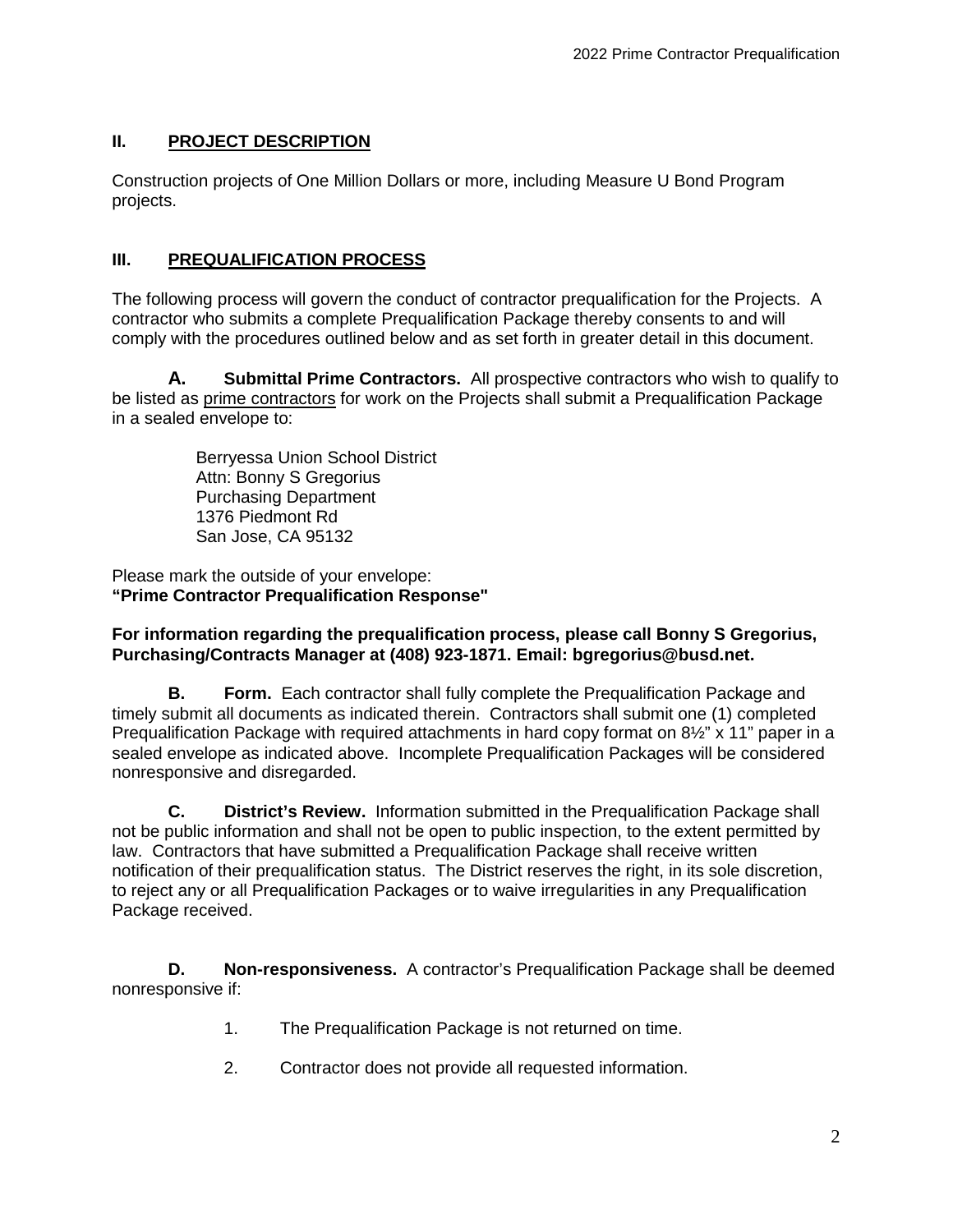3. The Prequalification Questionnaire is not signed under penalty of perjury by individuals who have the authority to bind the contractor on whose behalf they are signing.

**E. Incomplete, Misleading or Inaccurate Information.** A contractor's Prequalification Package shall be rejected if:

1 Information contained in the Prequalification Package is not updated under penalty of perjury when it is no longer accurate.

2 Any information provided by the contractor is misleading or inaccurate in any material manner (e.g., financial resources are overstated; previous violations of law are not accurately reported).

Even after a contractor has been prequalified, the District reserves the right to revoke that determination at any subsequent time if it determines that any information provided by the contractor in its Prequalification Package or subsequently was incomplete, misleading, or inaccurate in any material manner.

## **IV. QUALIFICATION CRITERIA**

**A. Essential Criteria.** As detailed herein, each potential contractor must provide specific information that will be reviewed and scaled by the District. Any contractor who cannot satisfy all of the following requirements ("Essential Criteria"), regardless of the ranking or ability to meet other criteria, will not be prequalified:

1. Licensure. The contractor shall hold all current, active contractors' license(s) necessary to perform its work and those license(s) shall not have been revoked in the past five (5).

2. Insurability. The contractor shall demonstrate that it holds the insurance as indicated in the Prequalification Package.

3. Termination. A surety firm shall not have completed your firm's work because your firm was defaulted/terminated with cause from any project by any school district or other public agency within the State of California within the past five (5) years.

4. Disqualification. The contractor shall not have been debarred or otherwise prohibited from performing work for and/or bidding on work for any school district or other public agency within the State of California pursuant to either Labor Code section 1777.1 or section 17777.7.

5. Violations of Regulations or Laws. The contractor, or any of its owners or officers, shall not have been convicted of a crime involving the bidding, award or performance of a contract of a government construction project or fraud, theft, or any other action of dishonesty within the past five (5) years.

6. Bonding Capacity. The contractor shall demonstrate that it holds the insurance as indicated in the Prequalification Package.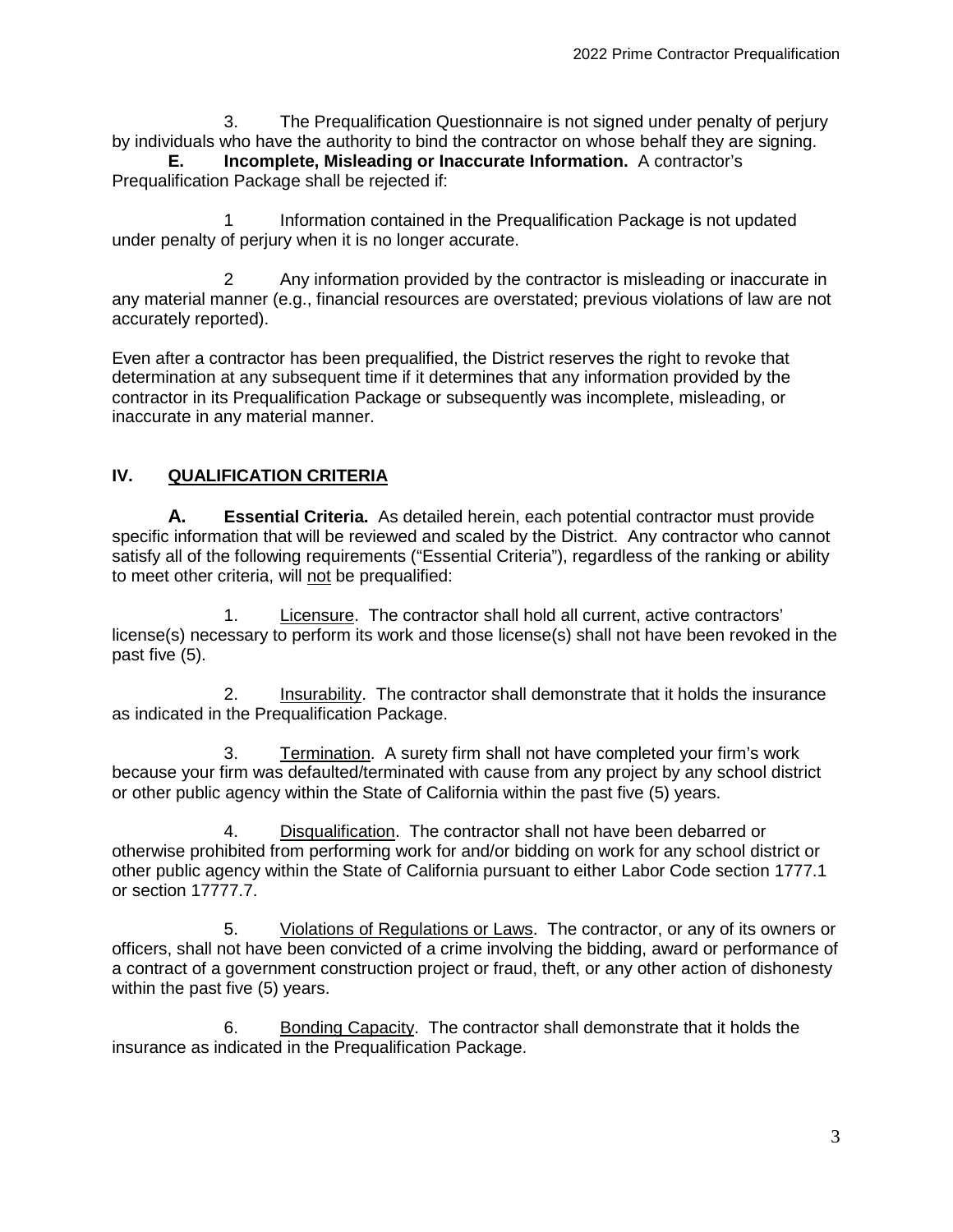## **B. Other Criteria.**

As stated above, each contractor must satisfy all of the Essential Criteria, regardless of its ranking or ability to meet other criteria or the contractor will not prequalify to be listed by a prime contractor for the Project(s).

The Prequalification Questionnaire contains questions for which a numerical score will be given for specific answer(s). A contractor must receive a minimum number of points, regardless of its ability to meet other criteria, or the contractor will not prequalify for the District projects. Even if a contractor meets the Essential Criteria and receives at least the minimum number of points, the District reserves the right to disqualify that contractor from being listed by a prime contractor for a Project on other grounds.

The District will use some or all of the following criteria in qualifying each contractor. The District reserves the right to modify the following criteria and to add or delete criteria at its sole discretion at any time prior to opening the Prequalification Package(s).

1. Previous Experience. The contractor shall demonstrate experience working on State projects approved by the Division of the State Architect ("DSA"), including the following:

a. Previous or current contracts for similar types of projects that demonstrate equivalent quality design, detailing, finishes and construction.

b. Experience in working on projects of similar scale and complexity with strict budget and schedule compliance.

2. Business History. The contractor has a history of having continuously been in business as a licensed contractor.

3. Workers' Compensation Experience Modifier. The District will consider the contractor's workers' compensation experience modification rate for the past five (5) years.

4. Financial Strength. The contractor shall demonstrate its financial ability to undertake and complete the Project.

### **V. APPEALING A QUALIFICATION FINDING**

A contractor may appeal the Berryessa Union School District's decision. If a contractor decides to appeal the District's qualification decision, it shall follow this procedure:

**A.** Contractor shall submit, in writing, within three (3) working days from notification, a request for a written response to explain any aspect of the District's determination.

Berryessa Union School District Attn: Bonny S Gregorius Purchasing Department 1376 Piedmont Rd San Jose, CA 95132

Mark your envelope "Request for Prequalification Decision Appeal"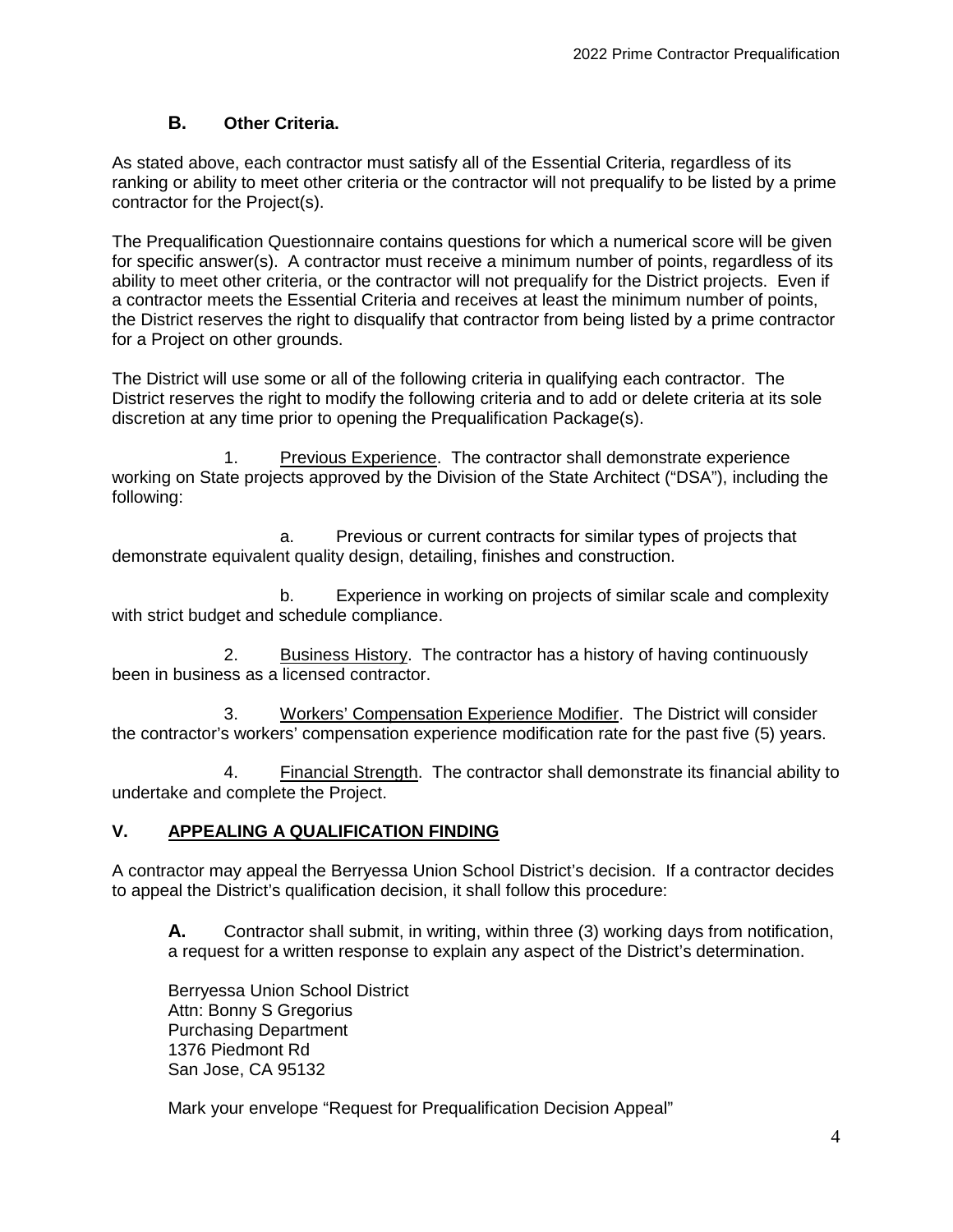**B.** Within three (3) working days from receipt of the District's written response to the Contractor's Request for Prequalification Decision Appeal, contractor may submit, in writing, a request for a hearing by District staff. The Hearing shall be an informal process conducted by a panel consisting of three members of the District's administrative team not involved in the initial determination (the "Appeals Panel").

**C.** At the Hearing the contractor may present any information that it believes supports a finding that the District's determination should be changed. The Appeals Panel will render its decision within three (3) working days after the conclusion of the Hearing.

NOTE: If a contractor chooses not to avail itself of this process, the contractor waives any and all rights to challenge Berryessa Union School District's determination, whether by administrative process, judicial process, or any other legal process or proceeding.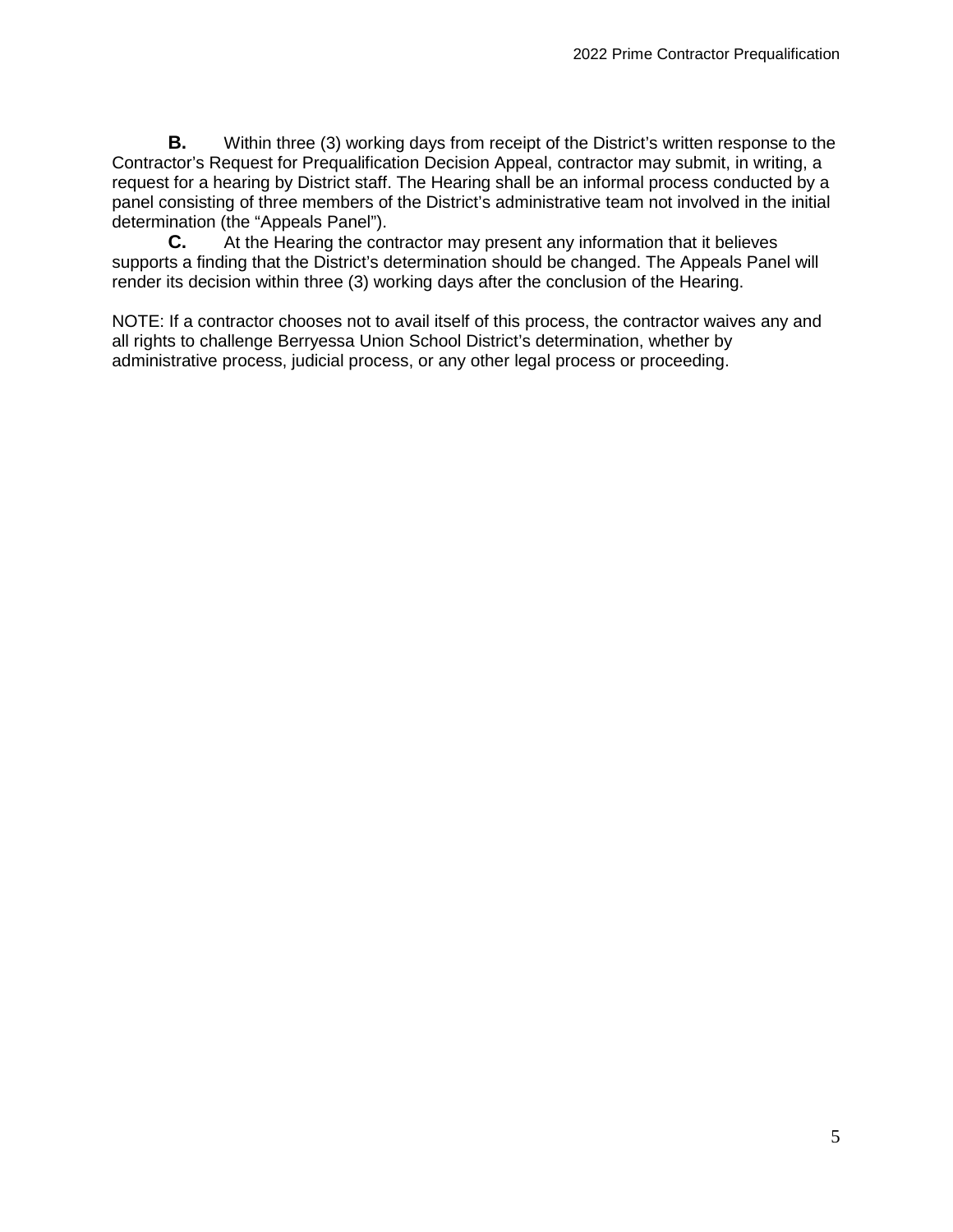## **BERRYESSA UNION SCHOOL DISTRICT PURCHASING DEPARTMENT 1376 PIEDMONT RD SAN JOSE, CA 95132 Ofc: 408-923-1871 Fax: 408-926-8329**

# **Project Year: 2022 PREQUALIFICATION QUESTIONNAIRE FOR PROSPECTIVE PRIME CONTRACTORS**

Each prospective contractor shall be currently licensed and shall submit the following information to establish its qualifications to perform construction work as a Prime Contractor on District projects, involving a projected expenditure of \$1 million or more that is eligible for state bond funding.

#### **A. PRIME CONTRACTOR INFORMATION**

| _______ Sole Proprietor<br>Non-Profit 501 C3 |                                                                                                                                                                                                                                                                                                                                                                                                                                                                                                                          |
|----------------------------------------------|--------------------------------------------------------------------------------------------------------------------------------------------------------------------------------------------------------------------------------------------------------------------------------------------------------------------------------------------------------------------------------------------------------------------------------------------------------------------------------------------------------------------------|
|                                              |                                                                                                                                                                                                                                                                                                                                                                                                                                                                                                                          |
|                                              |                                                                                                                                                                                                                                                                                                                                                                                                                                                                                                                          |
|                                              |                                                                                                                                                                                                                                                                                                                                                                                                                                                                                                                          |
|                                              |                                                                                                                                                                                                                                                                                                                                                                                                                                                                                                                          |
|                                              |                                                                                                                                                                                                                                                                                                                                                                                                                                                                                                                          |
|                                              |                                                                                                                                                                                                                                                                                                                                                                                                                                                                                                                          |
|                                              |                                                                                                                                                                                                                                                                                                                                                                                                                                                                                                                          |
|                                              | Street Address: <u>The Communication</u> Contract of the Communication Communication Communication Communication Communication Communication Communication Communication Communication Communication Communication Communication Co<br>Name of Principal Contact: <u>contained and a series of the series of the series of the series of the series of the series of the series of the series of the series of the series of the series of the series of the series of </u><br>______ Partnership<br>_______ Corporation |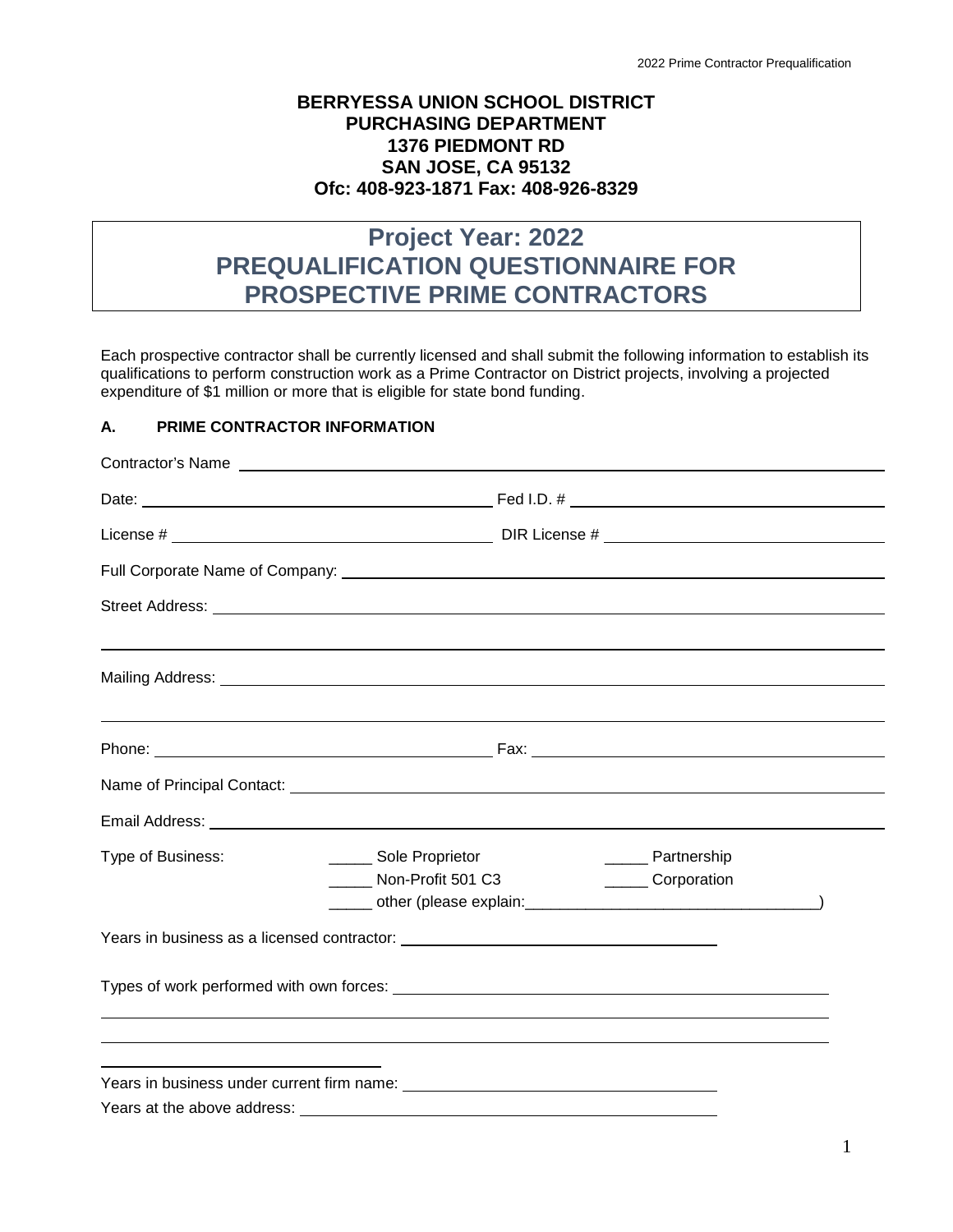#### **B CURRENT ORGANIZATION AND STRUCTURE OF THE BUSINESS**

- 1. For Firms that Are Corporations:
	- a. Date incorporated :
	- b. Under the laws of what state:
	- c. Provide all the following information for each person who is either (a) an officer of the corporation (president, vice president, secretary, treasurer), or (b) the owner of at least 10% of the corporation's stock.

| Name | Position | Years with Co. | % Ownership |
|------|----------|----------------|-------------|
|      |          |                |             |
|      |          |                |             |
|      |          |                |             |
|      |          |                |             |

- 2. For Firms that Are Partnerships:
	- a. Date of formation: <u>contained</u>
	- b. Under the laws of what state:
	- c. Provide all the following information for each partner who owns ten percent (10%) or more of the firm.

| Name | Position | Years with Co. | % Ownership |
|------|----------|----------------|-------------|
|      |          |                |             |
|      |          |                |             |
|      |          |                |             |
|      |          |                |             |

- 3. For Firms that Are Sole Proprietorships:
	- a. Date of commencement of business:
- 4. For Firms that Intend to Bid as a Joint Venture:
	- a. Date of commencement of joint venture:
	- b. Provide all of the following information for each firm that is a member of the joint venture that expects to bid on one or more projects. Attach all additional references and/or information on separate signed sheets.

| Name of Firm | % of Ownership of Joint Venture |
|--------------|---------------------------------|
|              |                                 |
|              |                                 |
|              |                                 |
|              |                                 |
|              |                                 |
|              |                                 |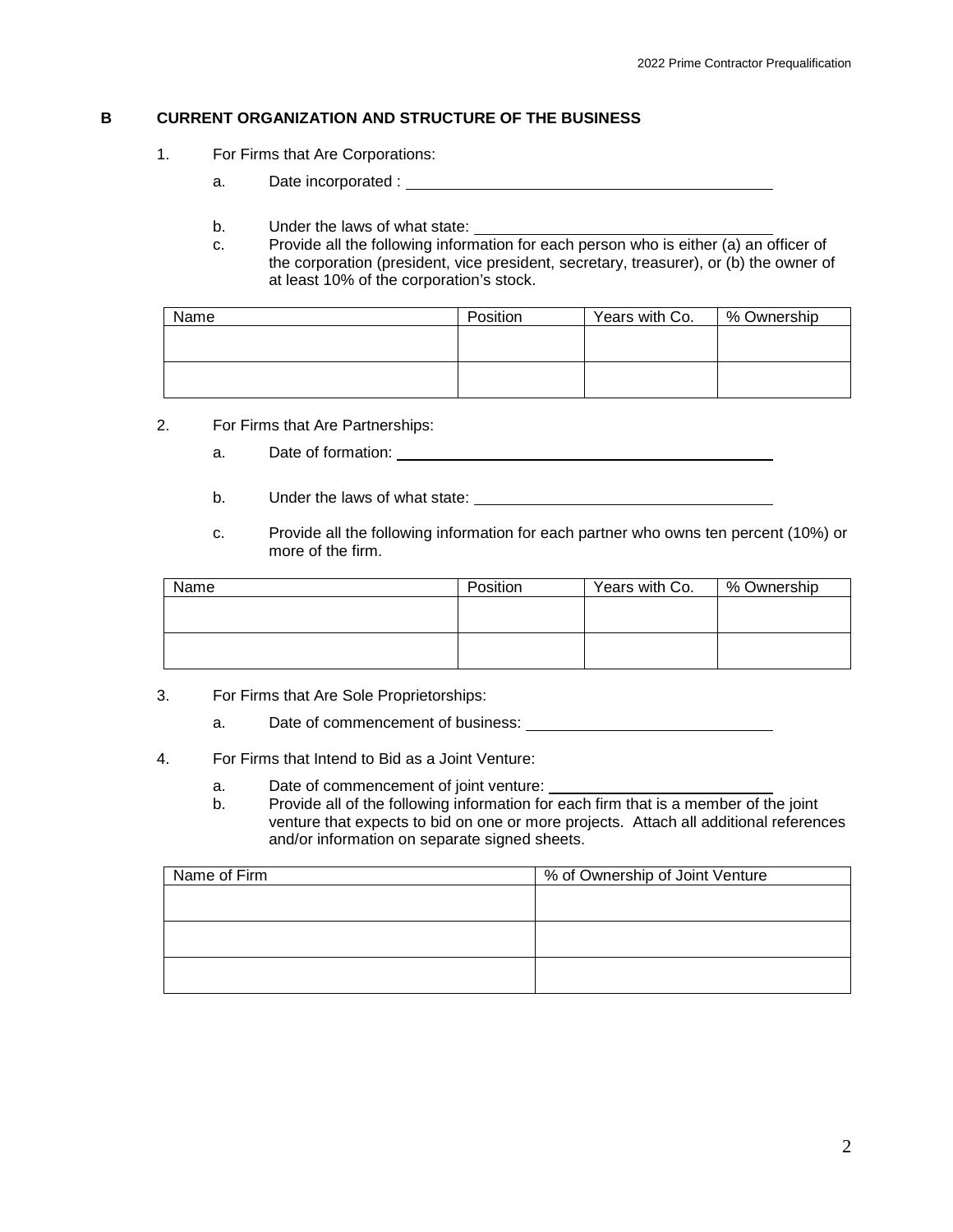#### 5. Associated Firms

For any of the above business structures, identify every construction firm that any person listed above has been associated with (as owner, general partner, limited partner or officer) at any time during the past 5 years.

| Person's Name | Name of Construction Firm &<br>License No. | Dates of Person's Participation<br>with Firm |
|---------------|--------------------------------------------|----------------------------------------------|
|               |                                            |                                              |
|               |                                            |                                              |
|               |                                            |                                              |

Attach all additional references and/or information on separate signed sheets.

#### **C. HISTORY OF THE BUSINESS AND ORGANIZATIONAL PERFORMANCE**

1. Has there been any change in ownership of the firm at any time during the past three years? NOTE: A corporation whose shares are publicly traded is not required to answer this question.

| Yes. | No |
|------|----|
|------|----|

If "yes," explain on a separate signed sheet.

2. Is the firm a subsidiary, parent, holding company, or affiliate of another construction firm? NOTE: Include information about other firms if one firm owns 50% or more of another, or if an owner, partner, or officer of your firm holds a similar position in another firm.

|  | Yes |  | $\Box$ No |
|--|-----|--|-----------|
|--|-----|--|-----------|

If "yes," explain on a separate signed sheet, including the name of the related company and the percent ownership

3. Are any corporate officers, partners or owners connected to any other construction firms? NOTE: Include information about other firms if an owner, partner, or officer of your firm holds a similar position in another firm.

| 'es | Nο |
|-----|----|
|-----|----|

If "yes," explain on a separate signed sheet.

4. State your firm's gross revenues for each of the past 3 years:

| Year | <b>Gross Revenue</b> |
|------|----------------------|
|      | æ<br>Ψ               |
| 2018 |                      |
|      | Φ                    |
| 2019 |                      |
|      | ጥ<br>Φ               |
| 2020 |                      |

5. How many years has your firm been in business in California as a contractor under your

present business name and license number?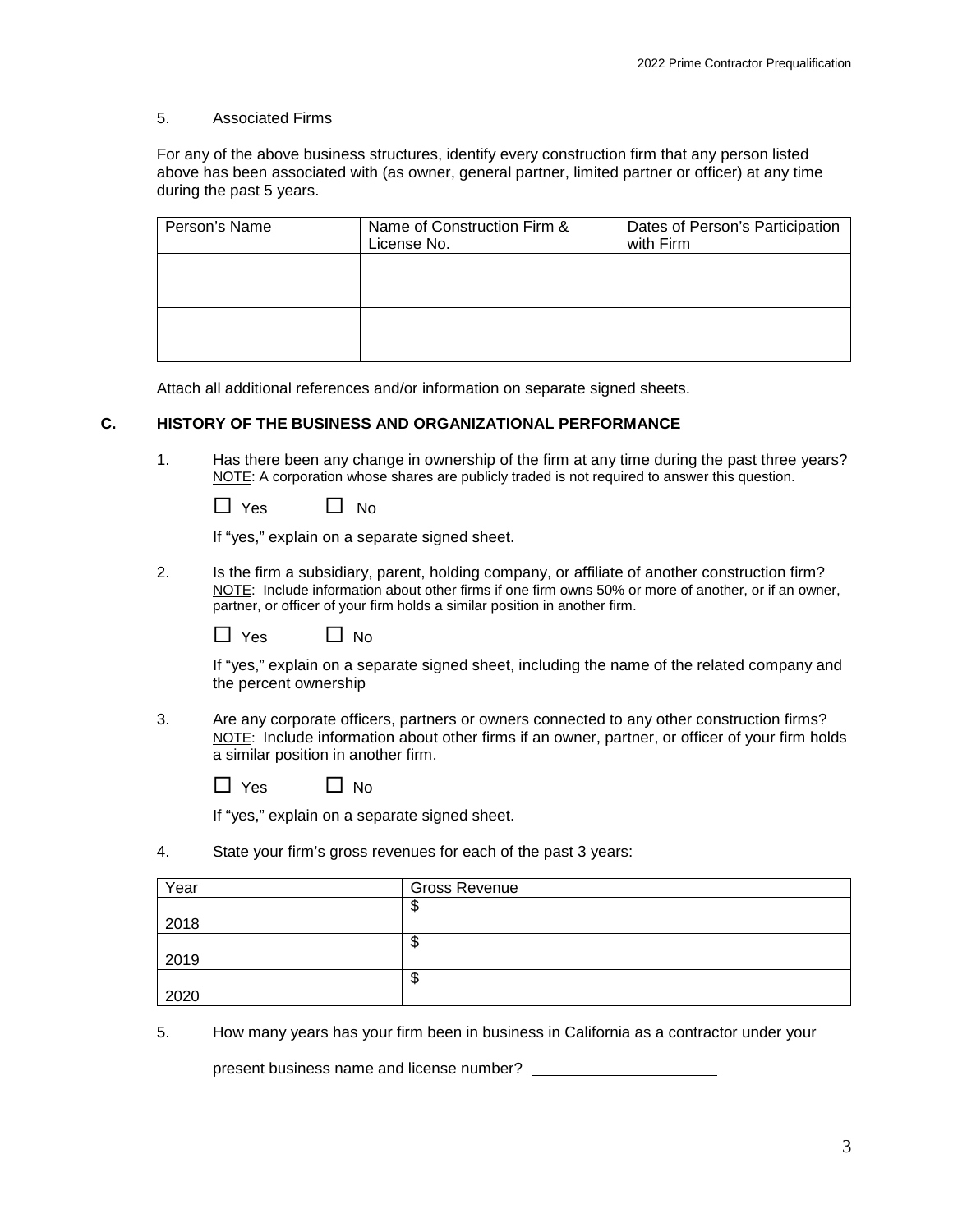6. Is your firm currently the debtor in a bankruptcy case or was in bankruptcy at any time during the last 5 years?

| Yes | ∐ No |
|-----|------|
|-----|------|

If "yes," please attach a copy of the bankruptcy petition and a copy of the Bankruptcy Court's discharge or any other document that ended the case, if any.

#### **LICENSES**

- 7. Please provide the following information:
	- a. Name of license holder exactly as on file with the California State License Board:
	- b. License classification(s):
	- c. License #:
	- d. Expiration Date:
	- e. DIR Registration Number
- 8. Has any CSLB license held by your firm or its Responsible Managing Employee or Responsible Managing Officer been suspended or revoked within the last 5 years?

| Yes | $\Box$ No |
|-----|-----------|
|-----|-----------|

If "yes," explain on a separate signed sheet.

9. Has your firm changed names or license number in the past 5 years?

 $\Box$  Yes  $\Box$  No

If "yes," explain on a separate signed sheet, including the reason for the change.

#### **DISPUTES**

10. At any time in the last 5 years, has your firm been assessed liquidated damages under a construction contract with another public or private owner?

| 'es | Nο |
|-----|----|
|-----|----|

If "yes," explain on a separate signed sheet, identifying projects by owner, owner's address, and date of completion.

11. At any time in the last 5 years, has your firm, or any owners, officers or partners, been debarred, disqualified, removed or otherwise prevented from bidding on, or completing, any public works project?

| <b>Yes</b> | ∐ No |
|------------|------|
|------------|------|

If "yes," explain on a separate signed sheet, including the name of the person who was associated with that company, the year of the event, owner, owner's address and basis for the action.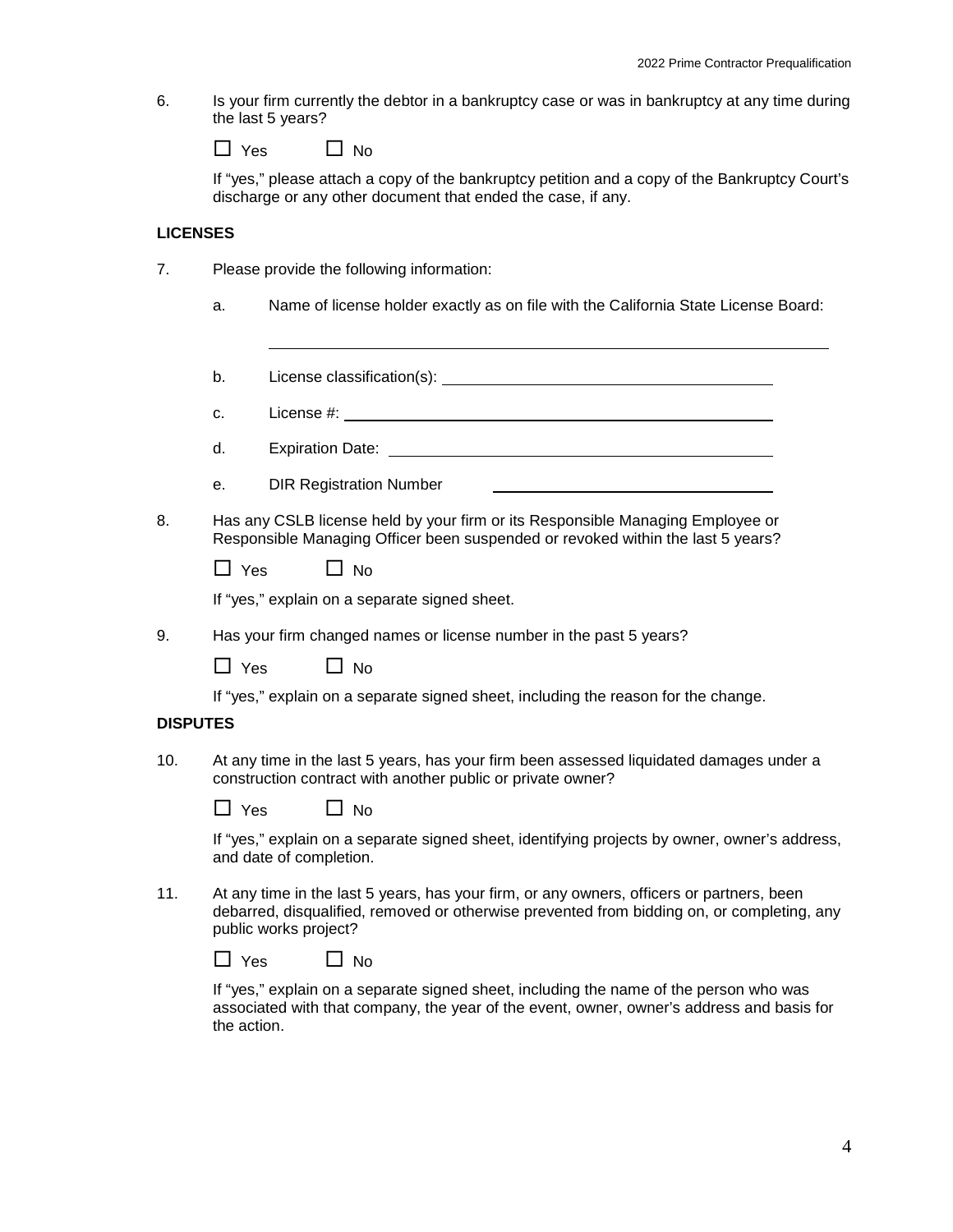12. At any time in the last 5 years, has a public agency found your company was not a responsible bidder?

| Yes | $\Box$ No |
|-----|-----------|
|-----|-----------|

If "yes," explain on a separate signed sheet, including the year of the event, owner, owner's address and basis for the finding.

13. In the past 5 years, has any claims against your firm or by your firm against an owner been filed in court or arbitration concerning your firm's work or payment on a construction project?

 $\Box$  Yes  $\Box$  No

If "yes," explain on a separate signed sheet, including the project name, court or arbitration case name and number, and a brief description of the status of the claim.

#### **INSURANCE**

14. Does contractor have liability insurance policy with a policy limit of at least \$1,000,000 per occurrence and \$2,000,000 aggregate?

| 'es | No |
|-----|----|
|-----|----|

15. Does contractor have current workers' compensation insurance policy as required by the California Labor Code or is legally self-insured pursuant to California Labor Code section 3700 *et seq.*?

| Yes | N٥ |
|-----|----|
|-----|----|

16. In the last 5 years, has any insurance carrier, for any form of insurance, refused to renew the insurance policy for your firm?

 $\Box$  Yes  $\Box$  No

If "yes," explain on a separate signed sheet, including the name of the insurance carrier, form of insurance and year of the refusal.

### **CRIMINAL MATTERS AND RELATED CIVIL SUITS**

17. Has your firm or any of its owners, partners or officers ever been found liable in a civil suit or found guilty in a criminal action for making any false claim or material misrepresentation to any public agency or entity?

| $\Box$ Yes | $\Box$ No |
|------------|-----------|
|------------|-----------|

If "yes," explain on a separate signed sheet, identifying who was involved, name of the public agency, date of the investigation and grounds for the filing.

18. Has your firm or any of its owners, partners or officers ever been convicted of a crime involving any federal, state, or local law related to construction or fraud, theft, or any other action of dishonesty?

| <b>Yes</b> | No |
|------------|----|
|------------|----|

If "yes," explain on a separate signed sheet, identifying who was involved, name of the public agency, date of conviction and grounds for the conviction.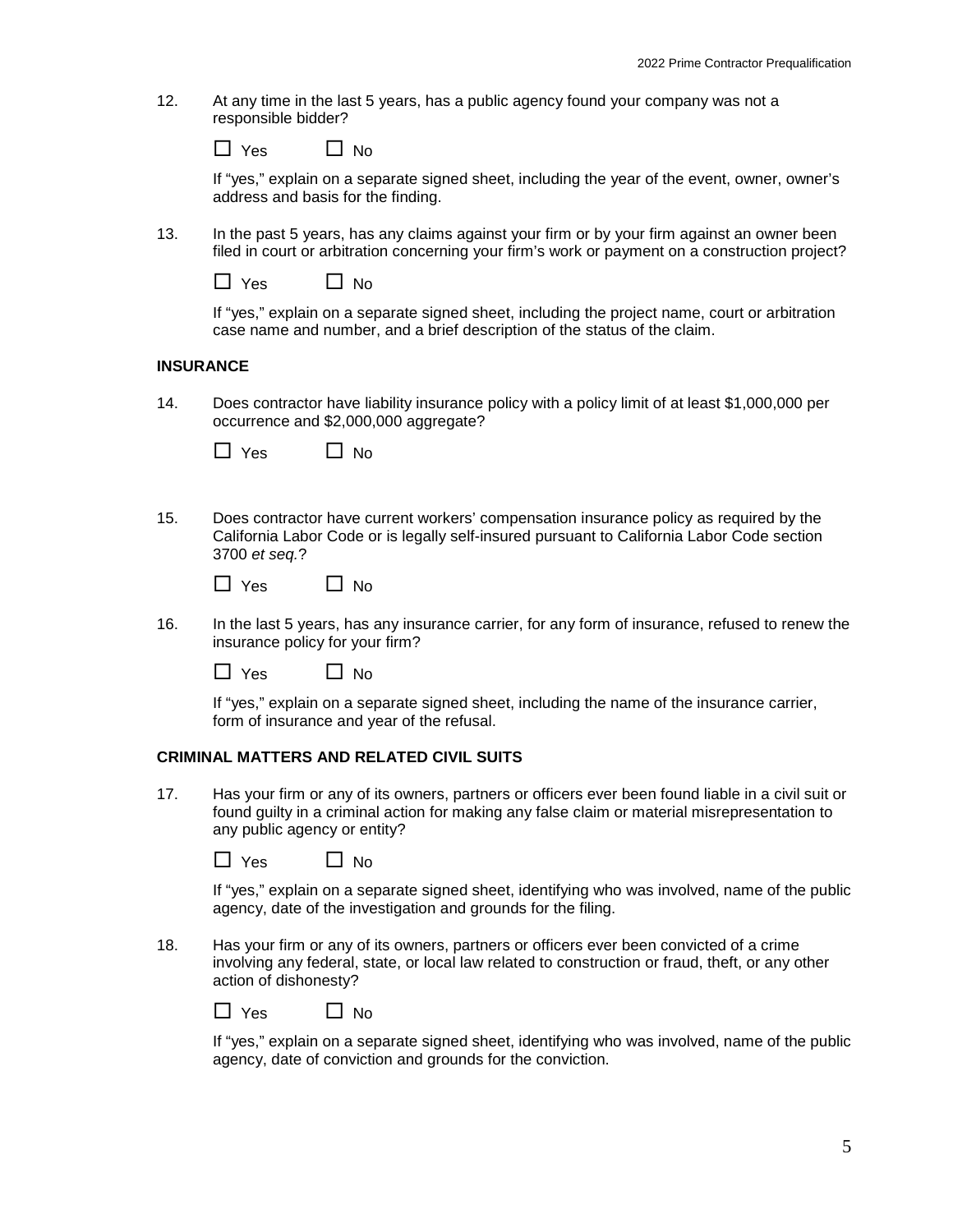#### **SAFETY**

19. Within the past 5 years, has the California or federal OSHA cited and assessed against your firm, or any associated firm, for "serious," "willful" or "repeat" violations of its safety or health regulations?

 $\Box$  Yes  $\Box$  No

If "yes," explain on a separate signed sheet, identifying the citation(s), nature of the violation(s), project, and amount of penalty paid, if any.

20. Within the past 5 years, has the EPA or any Air Quality Management District or any Regional Water Quality Control Board cited and assessed penalties against your firm or the owner of the project on which your firm was the contractor?

 $\Box$  Yes  $\Box$  No

If "yes," explain on a separate signed sheet, describing the citation(s).

21. State the contractor's Workers' Compensation Experience Modification Rate for the past 3 premium years:

| Year | <b>Modification Rate</b> |
|------|--------------------------|
|      |                          |
| 2018 |                          |
|      |                          |
| 2019 |                          |
|      |                          |
| 2020 |                          |

If your EMR is 1.00 or higher, you may attach a letter of explanation.

22. Within the past 5 years, has there ever been a period when your firm and/or any associated firm had employees but was without workers' compensation insurance or state-approved self-insurance?

| Yes | $\Box$ No |
|-----|-----------|
|-----|-----------|

If yes, explain on separate sheet, including the date(s) and reason(s) for the absence of workers' compensation insurance.

#### **PREVAILING WAGE AND APPRENTICESHIP COMPLIANCE**

23. In the past 5 years, has there been more than one occasion in which your firm was required to pay either back wages or penalties for your firm's failure to comply with California prevailing wage laws or federal Davis-Bacon prevailing wage requirements?

| <b>Yes</b> | No |
|------------|----|
|------------|----|

If "yes," explain on a separate signed sheet, describing the nature of the violation(s), project, owner, and amount paid, if any.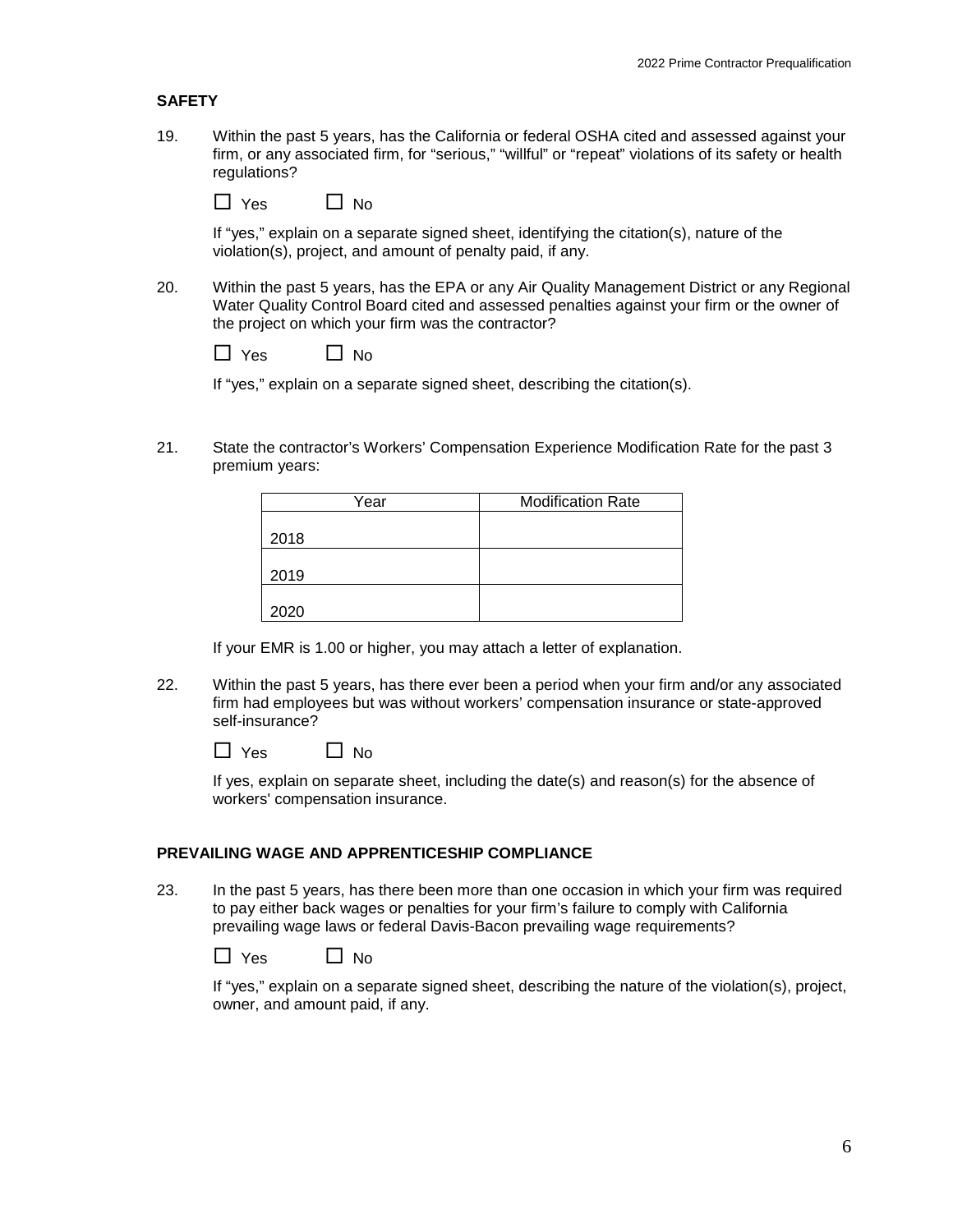| 24.            | Please provide the name, address and telephone number of the apprenticeship program<br>(approved by the California Apprenticeship Council) from whom you intend to request the<br>dispatch of apprentices to your firm for use on contracts awarded: ______________ |
|----------------|---------------------------------------------------------------------------------------------------------------------------------------------------------------------------------------------------------------------------------------------------------------------|
|                |                                                                                                                                                                                                                                                                     |
| 25.            | At any time during the past 5 years, has your firm been found to have violated any provision<br>of California apprenticeship laws or regulations, or laws pertaining to use of apprentices on<br>public works projects?                                             |
|                | $\Box$ Yes<br>$\Box$ No                                                                                                                                                                                                                                             |
|                | If "yes," explain on a separate signed sheet, including date(s) of such findings and attaching<br>the DAS' final decision(s).                                                                                                                                       |
| <b>BONDING</b> |                                                                                                                                                                                                                                                                     |
| 26.            | Have you attached a notarized statement from an admitted surety insurer (approved by the<br>California Department of Insurance and authorized to issue bonds in the State of California),<br>which states your current bonding capacity?                            |
|                | $\Box$ Yes<br>$\Box$ No                                                                                                                                                                                                                                             |
| 27.            | Provide the name, address and telephone number of the surety agent: ___                                                                                                                                                                                             |
|                |                                                                                                                                                                                                                                                                     |
|                |                                                                                                                                                                                                                                                                     |
|                |                                                                                                                                                                                                                                                                     |
|                |                                                                                                                                                                                                                                                                     |

28. List all sureties that have written bonds for your firm currently and during the last 5 years:

| Name | Address | Dates of bonds |
|------|---------|----------------|
|      |         |                |
|      |         |                |
|      |         |                |
|      |         |                |
|      |         |                |
|      |         |                |
|      |         |                |
|      |         |                |
|      |         |                |
|      |         |                |
|      |         |                |
|      |         |                |
|      |         |                |
|      |         |                |
|      |         |                |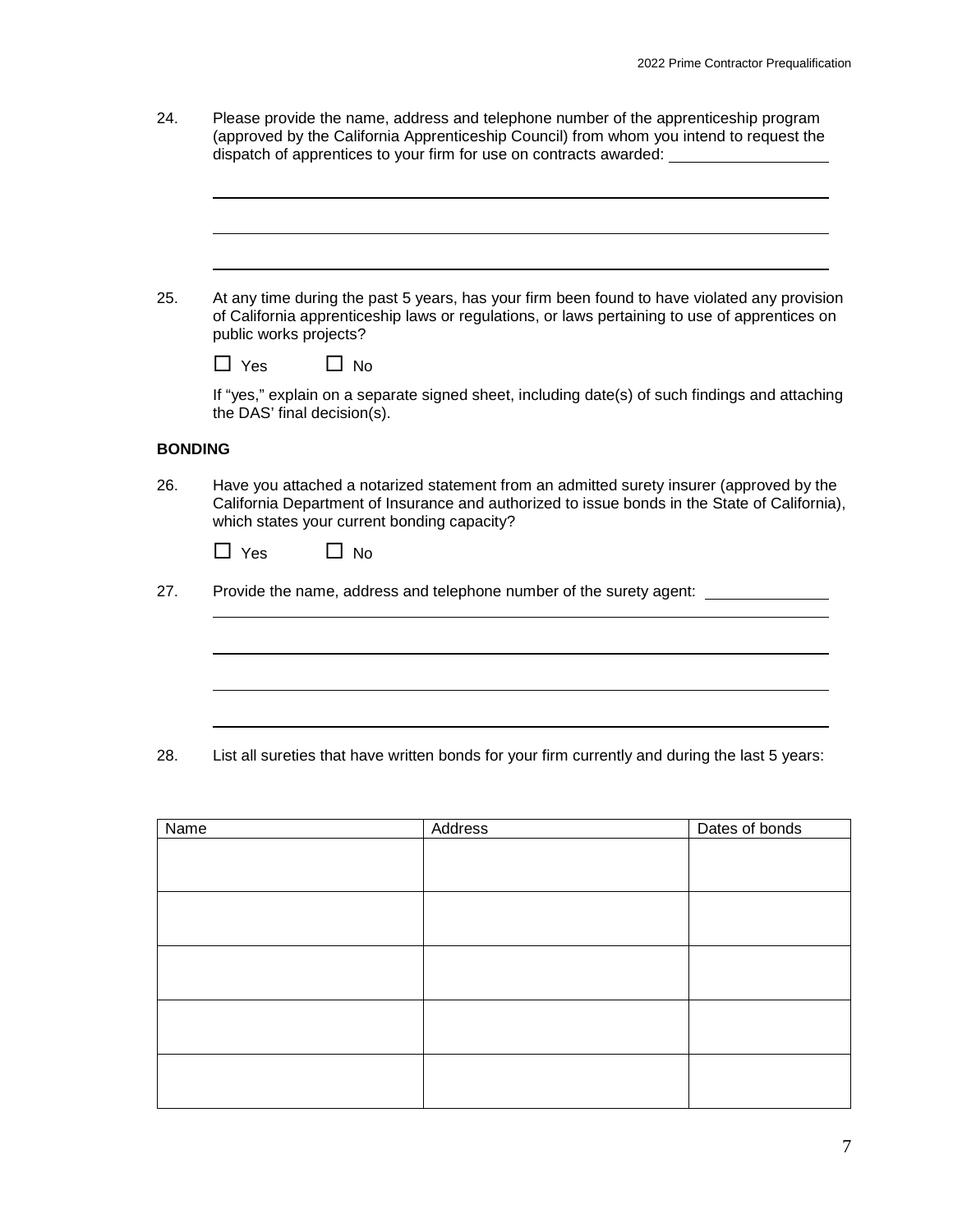29. In the last 5 years, has any surety paid on your firm's behalf as a result of a default to satisfy any claims made against a payment or performance bond issued on your firm's behalf?

| Yes | No |
|-----|----|
|-----|----|

If "yes," explain on a separate signed sheet, including the amount of each claim, name and telephone number of claimant, date of and grounds for the claim, and present status.

30. If your firm was required to pay a premium of more than 1% for a performance and payment bond on any project on which your firm worked in the last 3 years, state the percentage that

your firm was required to pay: \_\_\_\_\_\_\_\_\_\_\_\_\_\_\_\_\_\_\_\_\_\_\_\_\_\_\_\_\_\_\_\_.

You may explain on a separate sheet, why you were required to pay a premium of more than 1%.

31. In the last 5 years, has your firm ever been denied bond coverage by a surety company, or has there ever been a period of time when your firm had no surety bond in place when one was required?

| $\Box$ Yes | $\Box$ No |
|------------|-----------|
|------------|-----------|

If "yes," explain on a separate signed sheet, including the name of the surety company and the period during which your firm had no bond in place.

#### **B. PROJECT REFERENCES**

List *all* projects in which the contractor has participated during the past 3 years using the format on the form attached as Exhibit A and sign the form. Please include all projects performed under all firm names identified in Section B and at least 3 of your firm's most recent California K-12 public school projects. Please use and attach additional signed sheets when needed to explain or clarify any response or to include more responses with all requested information.

#### **C. FINANCIAL INFORMATION**

Contractor must submit a reviewed or audited financial statement with accompanying notes and supplemental information for the past two (2) full fiscal years. A letter verifying availability of a line of credit may also be attached; however, it will be considered supplemental information only, and is not a substitute for the required audited or certified financial statement.

#### **CERTIFICATION**

I certify under penalty of perjury under the laws of the State of California that the foregoing is true and correct. I further agree that I will update my application to maintain the accuracy of the responses given here.

Date:

Proper Name of Contractor:

Signature by an officer of the Contractor:

By:

(Print Name)

Title: